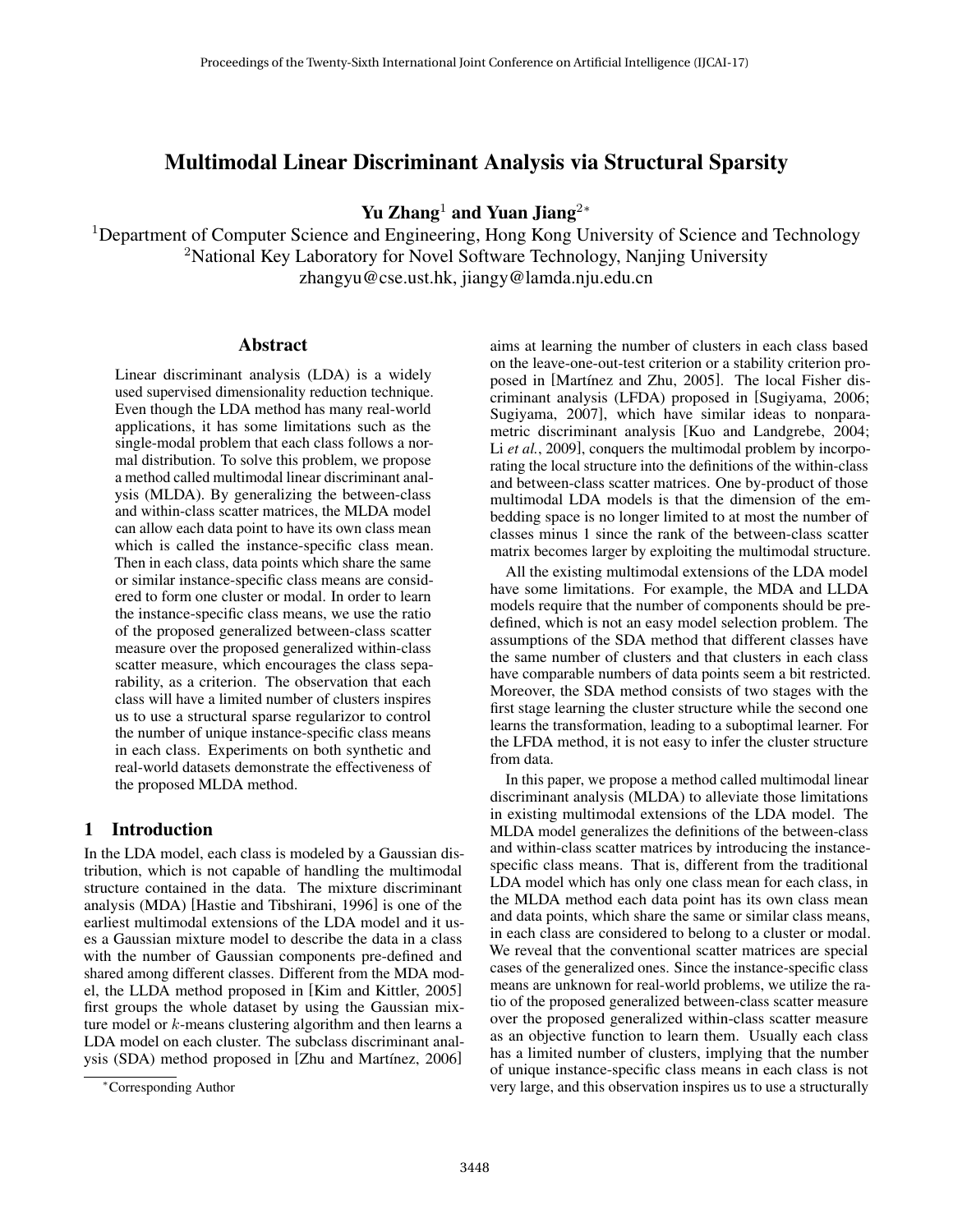sparse regularizer (i.e., the  $\ell_{1,p}$  norm) to enforce some pairs of instance-specific class means to be identical and in the meanwhile to control the number of unique instance-specific class means in each class. One advantage to use the structurally sparse regularizer is that we need not to specify the number of clusters and not to impose constraints on the cluster structure. We devise a proximal average method based on the GIST algorithm [Gong *et al.*, 2013] to solve the resulting objective function with each subproblem having an analytical solution. Experiments on both synthetic and real-world datasets demonstrate the effectiveness of our proposed method.

# 2 The MLDA Model

In this section, we first review the conventional LDA model and then present the generalized scatter matrices, which set the stage for the introduction of the proposed MLDA model, as well as their properties.

### 2.1 LDA Revisited

The LDA model is a supervised dimensionality reduction method. Suppose that a training dataset consists of  $n$  pairs of training samples  $\{x_i, y_i\}_{i=1}^n$  where  $x_i \in \mathbb{R}^D$  denotes the *i*th data point and its class label is denoted by  $y_i \in \{1, \ldots, c\}$ , making the learning problem a multi-class classification problem with the number of classes being c. Let  $n_i$  denote the number of data points in the *i*th class and so  $n = \sum_{i=1}^{c} n_i$ . Moreover, we define the overall mean  $\bar{m}$  as the mean of all data points, i.e.,  $\bar{m} = \frac{1}{n} \sum_{i=1}^{n} x_i$ , and the class mean for the *i*th class as  $\bar{m}_i = \frac{1}{n_i} \sum_{y_j=i} x_j$ . Then the between-class and within-class scatter matrices are defined as

$$
\mathbf{Q}_b = \frac{1}{n} \sum_{i=1}^c n_i (\mathbf{\bar{m}}_i - \mathbf{\bar{m}})(\mathbf{\bar{m}}_i - \mathbf{\bar{m}})^T, \quad (1)
$$

$$
\mathbf{Q}_w = \frac{1}{n} \sum_{i=1}^n (\mathbf{x}_i - \bar{\mathbf{m}}_{y_i}) (\mathbf{x}_i - \bar{\mathbf{m}}_{y_i})^T. \tag{2}
$$

Then the LDA model seeks the optimal transformation matrix  $W^*$  by solving the following problem

$$
\max_{\mathbf{W}\in\mathbb{R}^{D\times d}} \text{tr}\left( \left( \mathbf{W}^T (\mathbf{Q}_w + \alpha \mathbf{I}_D) \mathbf{W} \right)^{-1} \mathbf{W}^T \mathbf{Q}_b \mathbf{W} \right), \quad (3)
$$

where d is the dimension of the reduced space,  $I_a$  denotes an  $a \times a$  identity matrix, the superscript  $^{-1}$  denotes the matrix inverse, and  $\alpha$  is a regularization parameter to guarantee the non-singularity.

### 2.2 Generalized Scatter Matrices

According to problem (3) and the definition of the withinclass scatter matrix in Eq. (2), the LDA model enforces data points in one class to be close to the class mean, making it applicable to single-modal data. However, the data used in many applications exhibit multimodal structure, leading to unsatisfactory performance by using the LDA model. Here we propose the generalized within-class and between-class scatter

matrices as

$$
\mathbf{S}_{b} = \frac{1}{2n^{2}} \sum_{i=1}^{n} \sum_{j=1}^{n} \delta(y_{i} \neq y_{j}) (\mathbf{m}_{i} - \mathbf{m}_{j}) (\mathbf{m}_{i} - \mathbf{m}_{j})^{T} (4)
$$

$$
\mathbf{S}_w = \frac{1}{n} \sum_{i=1}^n (\mathbf{x}_i - \mathbf{m}_i)(\mathbf{x}_i - \mathbf{m}_i)^T,
$$
\n(5)

where  $\delta(z)$  returns 1 when z holds and otherwise 0, and  $m_i$ represents the instance-specific class mean for  $x_i$ . Suppose that the *i*th class has  $l_i$  unique instance-specific class means, i.e., the set  $\{\mathbf m_j | y_j = i\}$  having  $l_i$  elements  $\{\mathbf m_k^i\}$  for  $k =$  $1, \ldots, l_i$ . Then we can rewrite the generalized within-class scatter matrix defined in Eq. (5) as

$$
\mathbf{S}_{w} = \frac{1}{n} \sum_{i=1}^{c} \sum_{j=1}^{l_i} \sum_{k \in \mathcal{C}_{i,j}} (\mathbf{x}_k - \mathbf{m}_j^i) (\mathbf{x}_k - \mathbf{m}_j^i)^T,
$$

where  $\mathcal{C}_{i,j} = \{k | \mathbf{m}_k = \mathbf{m}_j^i\}$  denotes the set of the indices corresponding to the data points belonging to the jth modal (or cluster) of the ith class. By using the generalized scatter matrices, we can easily model the multimodal structure contained in the data.

#### 2.3 Properties

The newly defined scatter matrices in Eqs. (4) and (5) are called the generalized between-class and within-class scatter matrices since the conventional scatter matrices are special cases of them, and the relation is revealed in the following theorem.

**Theorem 1** By setting  $\mathbf{m}_i$  to be  $\bar{\mathbf{m}}_j$  when  $\mathbf{x}_i$  belongs to the *j*th class, we have  $S_b = Q_b$  and  $S_w = Q_w$ .

Recall that the conventional between-class and within-class scatter matrices have one property that  $\mathbf{Q}_b + \mathbf{Q}_w = \mathbf{Q}_t$  where  $\mathbf{Q}_t = \frac{1}{n} \sum_{i=1}^n (\mathbf{x}_i - \bar{\mathbf{m}})(\mathbf{x}_i - \bar{\mathbf{m}})^T$  is the total scatter matrix. Similar to that, the following theorem shows that the generalized scatter matrices have a similar property.

**Theorem 2** *For*  $S_b$  *and*  $S_w$ *, we have* 

$$
\mathbf{S}_{b} + \mathbf{S}_{w} = \frac{1}{n} \sum_{i=1}^{c} \sum_{j=1}^{l_{i}} \sum_{k \in C_{i,j}} (\mathbf{x}_{k} - \tilde{\mathbf{m}}) (\mathbf{x}_{k} - \tilde{\mathbf{m}})^{T}
$$
  

$$
- \frac{1}{n} \sum_{i=1}^{c} \sum_{j=1}^{l_{i}} \sum_{k \in C_{i,j}} (\mathbf{x}_{k} - \mathbf{m}_{j}^{i}) (\mathbf{m}_{j}^{i} - \tilde{\mathbf{m}})^{T}
$$
  

$$
- \frac{1}{n} \sum_{i=1}^{c} \sum_{j=1}^{l_{i}} \sum_{k \in C_{i,j}} (\mathbf{m}_{j}^{i} - \tilde{\mathbf{m}}) (\mathbf{x}_{k} - \mathbf{m}_{j}^{i})^{T}
$$
  

$$
- \frac{1}{n^{2}} \sum_{i=1}^{c} n_{i} \sum_{j=1}^{l_{i}} n_{i,j} (\mathbf{m}_{j}^{i} - \tilde{\mathbf{m}}_{i}) (\mathbf{m}_{j}^{i} - \tilde{\mathbf{m}}_{i})^{T},
$$

*where*  $n_{i,j}$  *is the cardinality of*  $C_{i,j}$  *implying that the jth cluster of the ith class has*  $n_{i,j}$  *data points,*  $\tilde{m} = \frac{1}{n} \sum_{i=1}^{n} m_i$ *, and*  $\tilde{\mathbf{m}}_i = \frac{1}{n_i} \sum_{y_j=i} \mathbf{m}_j$ *. Moreover, when*  $\mathbf{m}_j^i$  is set to be the *average of all the data points in the* j*th cluster of the* i*th class, we have*

$$
\mathbf{S}_b + \mathbf{S}_w = \mathbf{Q}_t - \sum_{i=1}^c \frac{n_i}{n^2} \sum_{j=1}^{l_i} n_{i,j} (\mathbf{m}_j^i - \mathbf{\bar{m}}_i) (\mathbf{m}_j^i - \mathbf{\bar{m}}_i)^T.
$$
 (6)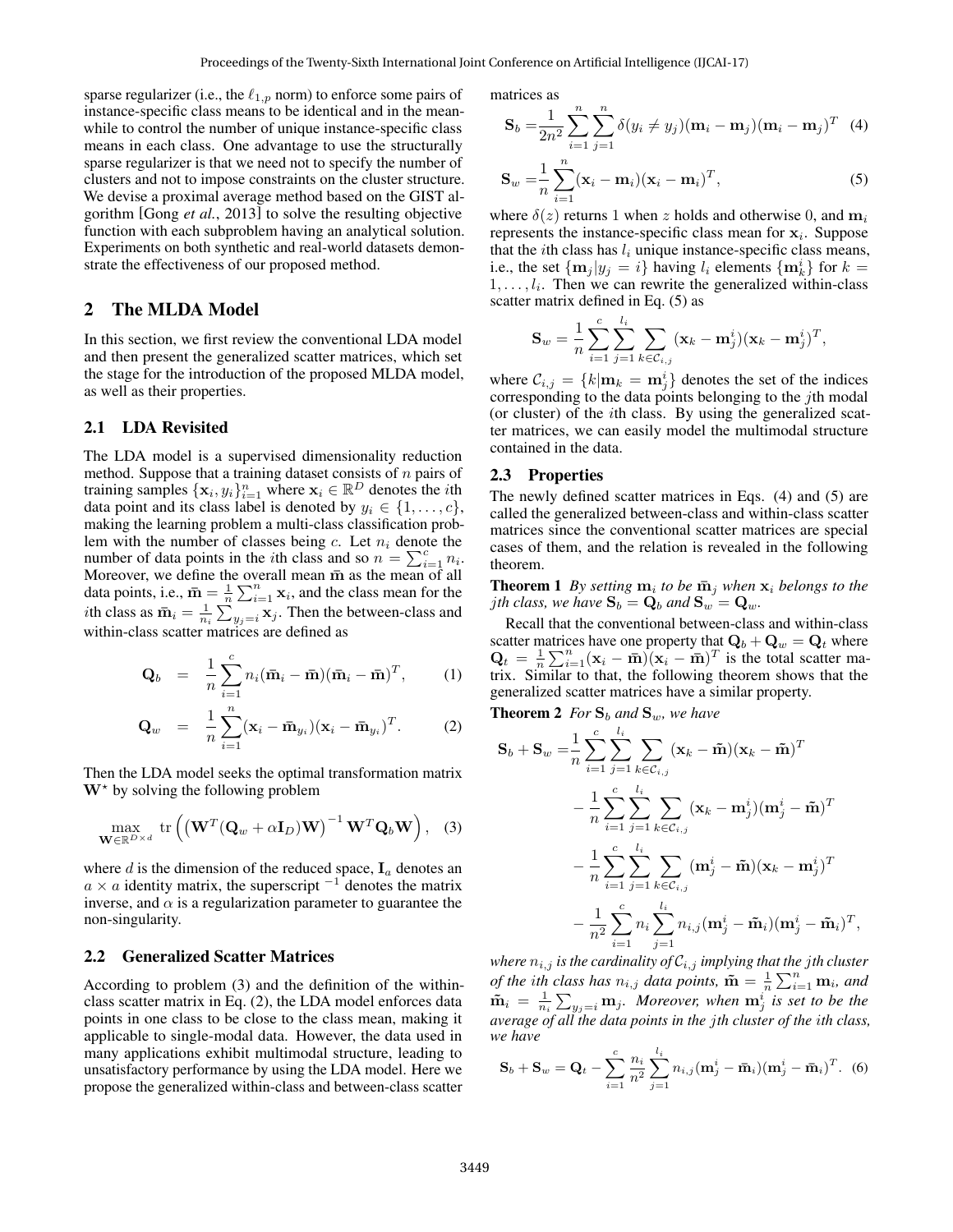According to Theorem 2, we can see that when  $\{m_i\}$  take appropriate values, the sum of the generalized between-class and within-class scatter matrices equals the total scatter matrix minus a matrix called the average between-cluster scatter matrix whose formulation is just the second term in the righthand side of Eq. (6). The average between-cluster scatter matrix measures the separability between different clusters in the same class and is not useful for discriminating different classes.

#### 2.4 The Model

When given  $\mathbf{M} = (\mathbf{m}_1, \dots, \mathbf{m}_n)$ , we formulate the objective function of the MLDA model in a similar way to the conventional LDA model as

$$
\max_{\mathbf{W}\in\mathbb{R}^{D\times d}} \text{tr}\left( \left( \mathbf{W}^T (\mathbf{S}_w + \alpha \mathbf{I}_D) \mathbf{W} \right)^{-1} \mathbf{W}^T \mathbf{S}_b \mathbf{W} \right). \quad (7)
$$

A by-product of this formulation is that if the unique instancespecific class means are linearly independent, the rank of  $\mathbf{S}_b$  is  $\sum_{i=1}^{c} l_i - 1$  which is larger than  $c-1$  and so the dimension of the reduced space d can be larger than  $c-1$ , which overcomes a limitation of the conventional LDA model that  $d$  is at most  $c - 1$ . The solution of problem (7) can be obtained by solving a generalized eigen-decomposition problem as

$$
\mathbf{S}_b \mathbf{W} = (\mathbf{S}_w + \alpha \mathbf{I}_D) \mathbf{W} \mathbf{\Lambda},
$$

where  $\Lambda$  is a diagonal matrix containing the largest d eigenvalues.

### 2.5 Learning M

When M is given, we can compute the transformation matrix W. However, in most applications, M is unknown and we need to learn it from data automatically.

We propose to use the objective function of the MLDA model, which encourages the class separability, to learn M, that is, maximizing  $\mathrm{tr}\left(\left(\mathbf{W}^T(\mathbf{S}_w+\alpha \mathbf{I}_D)\mathbf{W}\right)^{-1}\mathbf{W}^T\mathbf{S}_b\mathbf{W}\right)$ with respect to  $W$  and  $M$ . However, this problem contains two variables, making it not very easy to be solved. In the following theorem, we introduce its upper bound which can be used as a surrogate function.

#### Theorem 3

$$
\max_{\mathbf{W}\in\mathbb{R}^{D\times d}} \text{tr}\left(\left(\mathbf{W}^T(\mathbf{S}_w + \alpha \mathbf{I}_D)\mathbf{W}\right)^{-1}\mathbf{W}^T\mathbf{S}_b\mathbf{W}\right) \le \text{tr}\left((\mathbf{S}_w + \alpha \mathbf{I}_D)^{-1}\mathbf{S}_b\right).
$$

By using Theorem 3, we can use the upper bound as a surrogate function to learn M as

$$
\max_{\mathbf{M}} \, \text{tr}\left( \left( \mathbf{S}_w + \alpha \mathbf{I}_D \right)^{-1} \mathbf{S}_b \right). \tag{8}
$$

If directly solving this problem, we may get a trivial solution such as  $m_i = x_i$ . In order to avoid this situation, we can utilize the structural sparsity among all  $m<sub>i</sub>$ 's that each class has a limited number of clusters, which corresponds to the situation that the number of unique instance-specific class means for each class is not very large or equivalently that many elements in  ${\bf \{m_i - m_j |} y_i = y_j\}$  are zero vectors. In the next section, we discuss how to learn M via the structurally sparse regularization without knowing the number of clusters in each class.

### 3 Learning M via Structural Sparsity

When there is no information available about M, we need to learn M from data automatically. In this case, we utilize the structurally sparse regularization [Hocking *et al.*, 2011; Bach *et al.*, 2012b; Bach *et al.*, 2012a] to enforce the sparsity in the set  ${\mathbf{m}_i - \mathbf{m}_j | y_i = y_j}.$ 

The objective function to learn M is formulated as

$$
\min_{\mathbf{M}} \ \beta \sum_{i < j, y_i = y_j} \gamma_{ij} ||\mathbf{m}_i - \mathbf{m}_j||_p - \text{tr}\left( (\mathbf{S}_w + \alpha \mathbf{I}_D)^{-1} \mathbf{S}_b \right), \tag{9}
$$

where  $S_b$  and  $S_w$  are the generalized between-class and withinclass scatter matrices defined in Eqs. (4) and (5),  $\beta$  is a positive regularization parameter,  $\|\cdot\|_p$  denotes the  $\ell_p$  norm of a vector, and  $\gamma_{ij}$  denotes the nonnegative similarity between  $x_i$  and  $x_j$ .  $\gamma_{ij}$  can be set to 1 by assuming that each pair of data points are equal of similarity or to be  $\exp\left\{-\frac{\|\mathbf{x}_i - \mathbf{x}_j\|_2^2}{2\omega^2}\right\}$  to incorporate the local density into the consideration.

Similar to [Hocking *et al.*, 2011], the regularization term in problem (9) (i.e., the first term) enforces the difference between some pairs of the instance-specific class means corresponding to data points in the same class to be zero, leading to a limited number of unique instance-specific class means in each class. In order to make the subproblem in the proximal method convex as we will see later,  $p$  is assumed to be no less than 1, i.e.,  $p \geq 1$ . Moreover, when p equals 1, the regularization term only enforces some corresponding entries in some pairs of columns in M but not the entire columns to be identical, which does not match our expectation. Hence  $p$ is assumed to be large than 1, i.e.,  $p > 1$ .

Obviously problem (9) is non-convex due to the nonconvexity of the second term in problem (9). To solve problem (9), we use a proximal method for non-convex optimization problems called the GIST algorithm [Gong *et al.*, 2013]. To apply the GIST algorithm to problem (9), we define  $f(\mathbf{M})$  and  $g(\mathbf{M})$  as  $f(\mathbf{M}) = -\text{tr} \left( (\mathbf{S}_w + \alpha \mathbf{I}_D)^{-1} \mathbf{S}_b \right)$ and  $g(\mathbf{M}) = \beta \sum_{\substack{i \leq j \\ y_i = y_j}} \gamma_{ij} ||\mathbf{m}_i - \mathbf{m}_j||_p$ . We rewrite  $\mathbf{S}_b$ and  $S_w$  in Eqs. (4) and (5) as  $S_b = \frac{1}{n^2}MLM^T$  and  $\mathbf{S}_w = \frac{1}{n} (\mathbf{X} - \mathbf{M})(\mathbf{X} - \mathbf{M})^T$ , where  $\mathbf{X} = (\mathbf{x}_1, \dots, \mathbf{x}_n)$ , G is an  $n \times n$  matrix with the  $(i, j)$ th element being 1 when  $y_i \neq y_j$  and 0 otherwise, and **L** is the Laplacian matrix of G. Then we can compute the gradient  $\nabla f(\mathbf{M})$  as  $\nabla f(\mathbf{M}) = \frac{2}{n^3}\tilde{\mathbf{S}}_w^{-1}\mathbf{M}\mathbf{L}\mathbf{M}^T\tilde{\mathbf{S}}_w^{-1}(\mathbf{M}-\mathbf{X}) - \frac{2}{n^2}\tilde{\mathbf{S}}_w^{-1}\mathbf{M}\mathbf{L},$  where  $\mathbf{S}_w = \mathbf{S}_w + \alpha \mathbf{I}_D.$ 

In the GIST algorithm, we only need to solve the following problem:

$$
\min_{\mathbf{M}} \frac{t_k}{2} \|\mathbf{M} - \mathbf{\hat{M}}^{(k)}\|_F^2 + \beta \sum_{i < j, y_i = y_j}^n \gamma_{ij} \|\mathbf{m}_i - \mathbf{m}_j\|_p
$$

where  $\mathbf{\hat{M}}^{(k)} = \mathbf{M}^{(k)} - \frac{1}{t_k} \nabla f(\mathbf{M}^{(k)})$ . Note that in the above problem, two submatrices of M,  $M_i$  and  $M_j$  for any  $i \neq j$ , where matrix  $M_i$  consists of all the instance-specific class means for the ith class as its columns, are decoupled in the two terms of the objective function and so the above problem can be decomposed into  $c$  independent problems with the *i*th one formulated as

$$
\min_{\mathbf{M}_i} \frac{t_k}{2} \|\mathbf{M}_i - \hat{\mathbf{M}}_i^{(k)}\|_F^2 + \beta \sum_{j,k \in \mathcal{R}_i, j < k} \gamma_{jk} \|\mathbf{m}_j - \mathbf{m}_k\|_P, \tag{10}
$$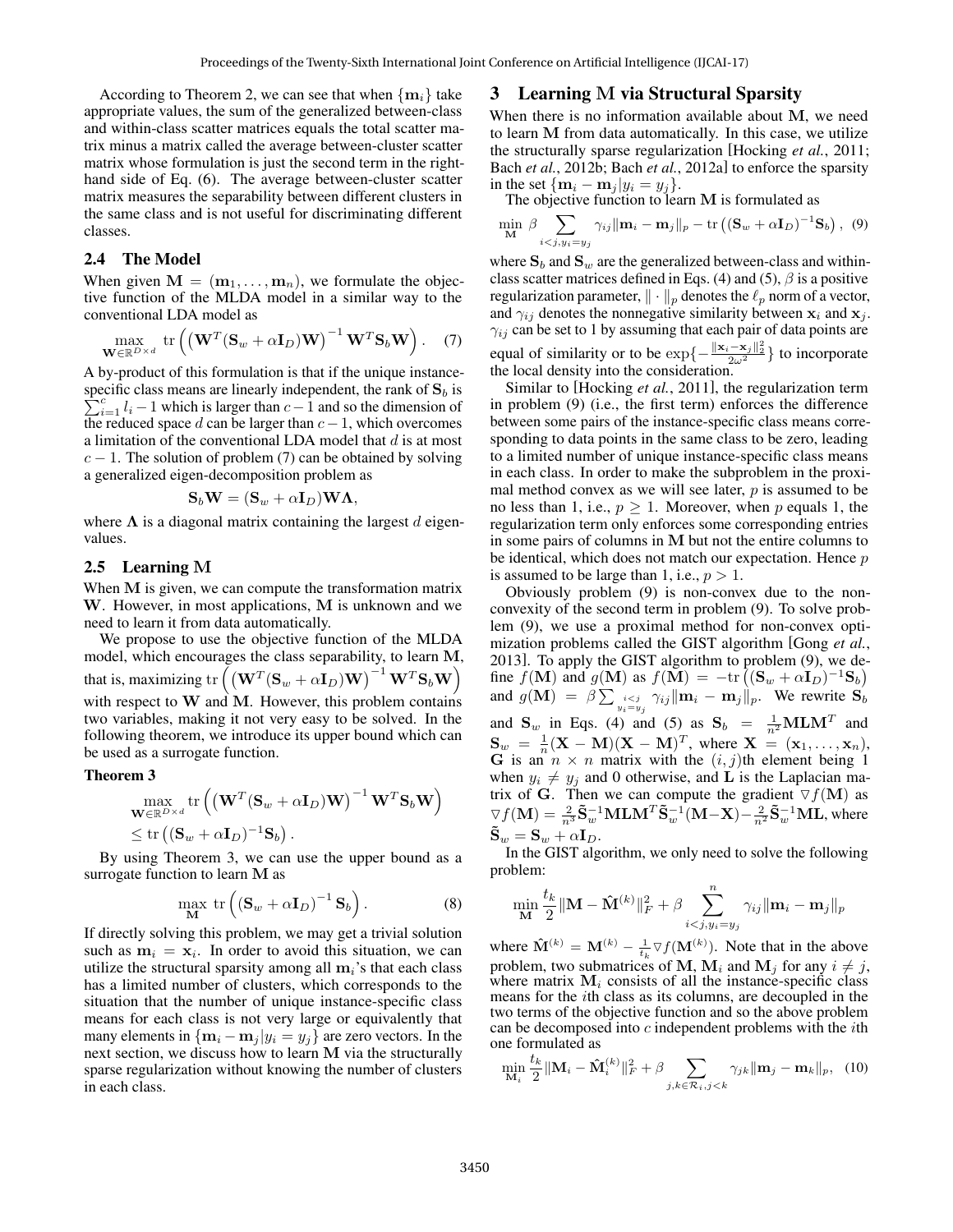where  $\mathcal{R}_i = \{j | y_i = i\}$ . By this decomposition, we not only reduce the size of the problem to be optimized but also enable the parallel optimization for the  $c$  independent problems. In the following section, we discuss the optimization procedure to solve problem (10) in details.

#### 3.1 Optimization Procedure for Problem (10)

In this section, we discuss how to solve problem (10). To simplify the presentation, we use slightly different notations from problem (10) to formulate it as

$$
\min_{\mathbf{Z} \in \mathbb{R}^{D \times m}} \frac{t}{2} \|\mathbf{Z} - \mathbf{A}\|_{F}^{2} + \sum_{i=1}^{m} \sum_{j=1, j>i}^{m} \theta_{ij} \|\mathbf{z}_{i} - \mathbf{z}_{j}\|_{p}, \quad (11)
$$

where  $z_i$  is the *i*th column of **Z**. Note that problems (11) and (10) are equivalent. Here we investigate a case that  $p = 2$ and other cases will be left for future study. Problem (11) is a convex proximal problem and due to the complex regularizer on Z, it has no closed-form solution. Here we use the proximal average technique [Yu, 2013] to solve it. The proximal average method approximates the solution of a proximal problem with a convex combination of multiple regularizers by a convex combination of the solutions of proximal problems with each regularizer individually. One advantage of the proximal average method is that each simple proximal problem can have an analytical solution and hence the approximated solution also has, leading to a low complexity for solving problem  $(11)$ .

For problem (11), without loss of generality, we assume that  $\sum_{i,j} \theta_{ij} = 1$ . Then we can see that the regularizer in problem (11) is a convex combination of simple regularizers  $||\mathbf{z}_i - \mathbf{z}_j||_p$ . Suppose  $\mathbf{Z}^{(i,j)}$  is the solution of the following problem as

$$
\min_{\mathbf{Z}} \frac{t}{2} \|\mathbf{Z} - \mathbf{A}\|_F^2 + \|\mathbf{z}_i - \mathbf{z}_j\|_p.
$$
 (12)

Then the proximal average method approximate the solution of problem (11) by  $\sum_{j>i} \theta_{ij} \mathbf{Z}^{(i,j)}$ . For problem (12), it has an analytical solution as shown in the following theorem.

**Theorem 4** *When*  $p = 2$ *, problem (12) has an analytical solution as*

$$
\mathbf{z}_{k} = \mathbf{a}_{k} \forall k \neq i, j
$$
\n
$$
\mathbf{z}_{i} = \begin{cases}\n\frac{1}{2} (\mathbf{a}_{i} + \mathbf{a}_{j}) & \text{if } ||\mathbf{a}_{i} - \mathbf{a}_{j}||_{2} \leq 2/t \\
\mathbf{a}_{i} - \frac{\mathbf{a}_{i} - \mathbf{a}_{j}}{t ||\mathbf{a}_{i} - \mathbf{a}_{j}||_{2}} & \text{otherwise}\n\end{cases},
$$
\n
$$
\mathbf{z}_{j} = \begin{cases}\n\frac{1}{2} (\mathbf{a}_{i} + \mathbf{a}_{j}) & \text{if } ||\mathbf{a}_{i} - \mathbf{a}_{j}||_{2} \leq 2/t \\
\mathbf{a}_{j} - \frac{\mathbf{a}_{j} - \mathbf{a}_{i}}{t ||\mathbf{a}_{i} - \mathbf{a}_{j}||_{2}} & \text{otherwise}\n\end{cases}
$$

### where  $a_i$  is the ith column of  $A_i$ .

Moreover, we can divide the set of index pairs  $\{(i, j)|i < j\}$ into several subsets  $S_1, \ldots, S_t$  so that in each subset  $S_l$ , the indices in different pairs are non-overlapping, i.e., for any two different pairs  $(i_1, j_1)$  and  $(i_2, j_2)$  in  $\mathcal{S}_l$ ,  $i_1, j_1, i_2, j_2$  are different from each other. Suppose  $\mathbf{Z}^{(l)}$  is the solution of the following problem as

$$
\min_{\mathbf{Z}} \frac{t}{2} \|\mathbf{Z} - \mathbf{A}\|_F^2 + \frac{1}{\theta_{(l)}} \sum_{(i,j) \in \mathcal{S}_l} \theta_{ij} \|\mathbf{z}_i - \mathbf{z}_j\|_p, \qquad (13)
$$

where  $\theta_{(l)} = \sum_{(i,j) \in S_l} \theta_{ij}$ . Then the proximal average method approximates the solution of problem (11) by  $\sum_l \theta_{(l)} \mathbf{Z}^{(l)}$ . Similar to problem (12), problem (13) has an analytical solution by using a similar analysis and we omit the details. For the construction of the subsets, we can adopt a greedy approach which  $S_1$  choose successive indices as a pair,  $S_2$  choose the indices with distance 2 as a pair, and so on. It is easy to show that  $t = O(m)$ .

For the two proximal average variants, we can compute the solutions of all the subproblems (i.e., problems (12) and (13)) in a parallel way, which can accelerate the training process. It is easy to show that problem (12) needs to be solved for  $O(m^2)$  times but problem (13) is only needed for  $O(m)$  times. So for complexity consideration, we are more preferable to the second approach even though the analysis in the first approach is the footstone of the second one.

For the whole GIST algorithm where the proximal subproblem is solved by the proximal average method approximately, by following [Zhong and Kwok, 2014] we can prove that the algorithm can converge to a critical point, which can be a local optimum for problem (9).

### 3.2 Discussion

To see which condition leads to different instance-specific class means of the same value, we investigate a special case of problem (9) that p equals 2 and  $\gamma_{ij}$  is equal to  $\gamma$  for all pairs  $(i, j)$  where  $\gamma$  is a constant. Suppose in a class there exists a cluster consisting of two data points  $x_i$  and  $x_j$  only with their instance-specific class means denoted by  $m_i$  and  $m_j$ . By setting the derivative of the objective function in problem (9) with respect to  $m_i$  and  $m_j$  to zero respectively, we can get the stationary condition as

$$
\sum_{\substack{k \neq j \\ y_k = y_i}} \frac{\partial ||\mathbf{m}_i - \mathbf{m}_k||_2}{\partial \mathbf{m}_i} + \frac{\frac{\partial f(\mathbf{M})}{\partial \mathbf{m}_i}}{\beta \gamma} + \frac{\partial ||\mathbf{m}_i - \mathbf{m}_j||_2}{\partial \mathbf{m}_i} = \mathbf{0} \quad (14)
$$

$$
\sum_{\substack{k \neq i \\ y_k = y_j}} \frac{\partial ||\mathbf{m}_j - \mathbf{m}_k||_2}{\partial \mathbf{m}_j} + \frac{\frac{\partial f(\mathbf{M})}{\partial \mathbf{m}_j}}{\beta \gamma} + \frac{\partial ||\mathbf{m}_i - \mathbf{m}_j||_2}{\partial \mathbf{m}_j} = \mathbf{0}, \quad (15)
$$

where  $f(\mathbf{M}) = -\text{tr} \left( (\mathbf{S}_w + \alpha \mathbf{I}_D)^{-1} \mathbf{S}_b \right)$  and  $\frac{\partial g(x)}{\partial x}$  denotes the (sub)gradient of a function  $g(\cdot)$  with respect to a variable x. Since  $x_i$  and  $x_j$  compose a cluster which implies that  $m_i$ is equal to  $m_j$  and  $m_k$  is not equal to  $m_i$  for all other k's in the same class, then the first terms in Eqs. (14) and (15) are equal to each other and based on the chain rule, the last terms in those two equations are equal to the subgradients  $\partial \|\mathbf{0}\|_2$ and  $-\partial ||0||_2$  which satisfy that their  $\ell_2$  norms are no larger than 1. By computing the difference between Eqs. (14) and (15), we can have  $\parallel$  $\partial f(\textbf{M})$  $\frac{f(\mathbf{M})}{\partial \mathbf{m}_i} - \frac{\partial f(\mathbf{M})}{\partial \mathbf{m}_j}$  $\left\| \frac{f(M)}{\partial \mathbf{m}_j} \right\|_2 \leq 2\beta\gamma$ , which implies that data points with similar gradients of the function  $f(\cdot)$  are more likely to share the same instance-specific class mean. So for nearby data points in one class, the difference between their gradients can be small and so they tend to lie in a cluster.

#### 4 Experiments

In this section, we empirically test the performance of the MLDA model.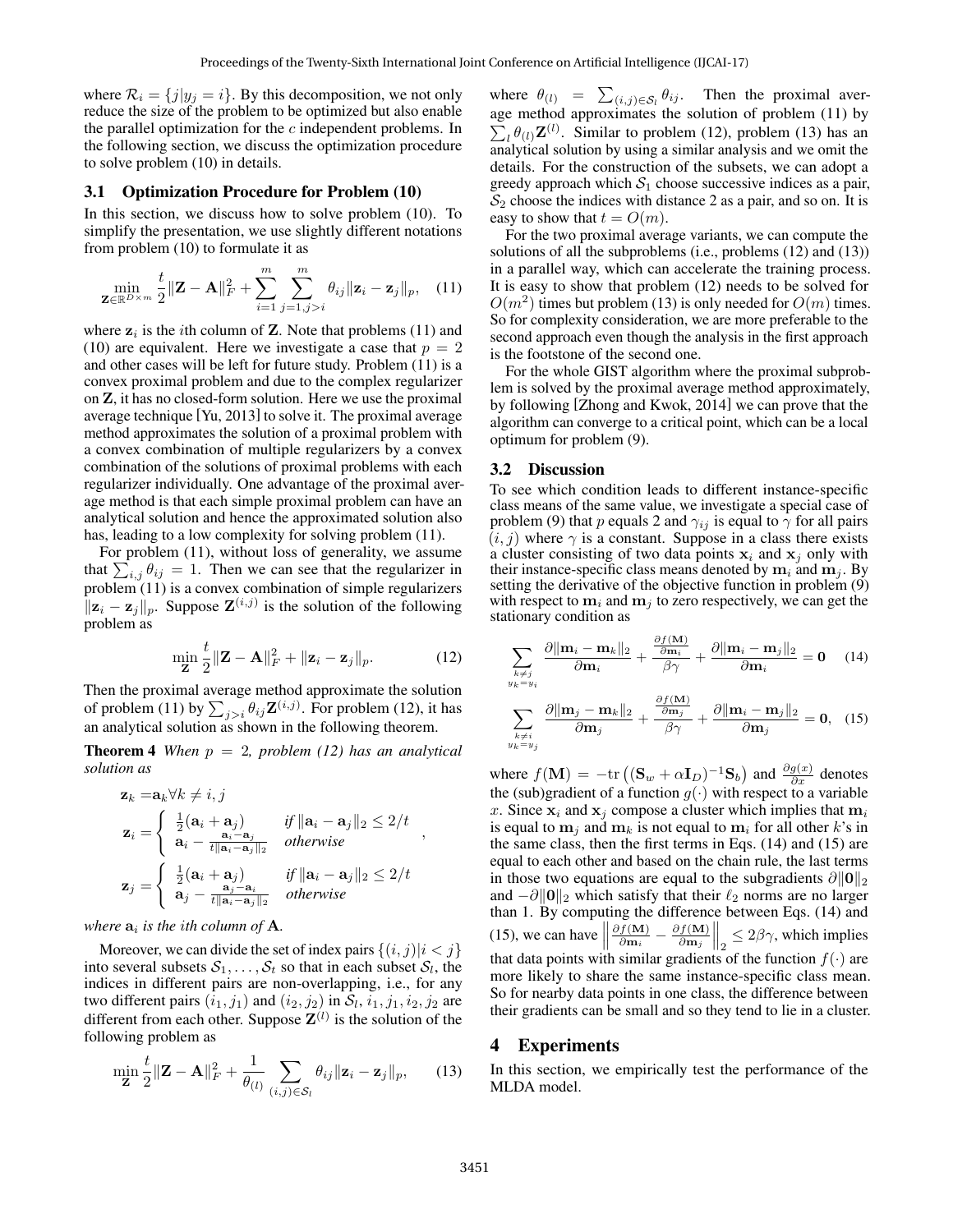The methods in comparison include the LDA method [Belhumeur *et al.*, 1997], the LLDA method [Kim and Kittler, 2005], the SDA method [Zhu and Martínez, 2006], and the LFDA method [Sugiyama, 2007]. As discussed in the introduction, the LLDA method is a two-stage method which first clusters the whole dataset via the k-means clustering algorithm and then learns a LDA model on each cluster, the SDA method can learn the number of clusters, and the LFDA method utilizes the local density to model the multimodal structure.

Recall that the proposed objective function to learn M in problem (9) is non-convex, making it sensitive to the initial value of M. In the following experiments, the initial value for  $m_i$ is set to be  $x_i$ . The parameters (i.e.,  $\eta$ ,  $\sigma$ , and  $t_0$ ) in the GIST algorithm are set to be 2, 0.2 and 1 respectively. The regularization parameters  $\alpha$  and  $\beta$  are selected via the 10-fold cross validation method from the candidate set  $\{0.001, 0.01, 0.1, 1\}$ and the hyperparameters of the baselines in comparison are also selected via the 10-fold cross validation. For fair comparison with the conventional LDA method, we set the reduced dimensions of all the methods in comparison to  $c - 1$  where c is the number of classes. After learning the transformations in all the methods, we use the nearest neighbor classifier to make prediction.

### 4.1 Experiments on Synthetic Data

The first synthetic data is generated as follows. There are two classes in this dataset. The first class contains two clusters with the first cluster generated from a Gaussian distribution  $\mathcal{N}(\begin{bmatrix} 1 \\ 0 \end{bmatrix}, \mathbf{I}_2)$  and the second one following  $\mathcal{N}(\begin{bmatrix} 20 \\ 0 \end{bmatrix}, \mathbf{I}_2)$ . The second class has three clusters with them sampled from  $\mathcal{N}(\begin{bmatrix} 10 \\ 10 \end{bmatrix}, \mathbf{I}_2)$ ,  $\mathcal{N}(\begin{bmatrix} 10 \\ 2 \end{bmatrix}, \mathbf{I}_2)$ , and  $\mathcal{N}(\begin{bmatrix} 10 \\ -15 \end{bmatrix}, \mathbf{I}_2)$  respectively. For each cluster in those two classes, we randomly generate 100 data points respectively to form the training set and the data set is plotted in Figure 1(a). The settings of the second synthetic data keep almost the same as those of the first one with the difference lying in the setting of the covariance matrices in different clusters. Here different covariance matrices are used for different classes, i.e., the two clusters in the first class use  $\begin{bmatrix} 1.5 & 0 \\ 0 & 1 \end{bmatrix}$ as the covariance matrix and all the covariance matrices of the three clusters in the second class equal  $\begin{bmatrix} 1 & 0 \end{bmatrix}$ ſ  $\begin{array}{cc} 1 & 0 \\ 0 & 1.5 \end{array}$ .

The one-dimensional transformations of the LDA, SDA, LFDA, and MLDA methods for the two synthetic datasets are plotted in Figure 1. Here the LLDA method is not included since it cannot discover the clusters within each class. Based on the data distributions of two synthetic data, the ideal transformation is the horizontal line and we can compare with the transformations produced by the methods in comparison. From the results, we can see the discriminative ability of the transformation produced by the SDA model is the worst since some clusters in different classes are overlapped after the dimensionality reduction. One reason is that the data distribution violates an assumption of the SDA model that the numbers of clusters in different classes are equal to each other. The LDA model is better than the SDA model but the data points in different classes still have some overlap after the projection, leading to possible classification error for testing.



Figure 1: Experiments on two synthetic datasets. Blue and black points are from the first and second classes.

The LFDA and MLDA models have the best results since the learned transformations are almost horizontal. Moreover, one advantage of the proposed MLDA model over the LFDA model is that the MLDA model can identify the clusters in each class via the learned M. According to M, we find the clusters found by the MLDA model are exactly the same as the ground truth on those two synthetic datasets, which demonstrates the cluster-finding ability of the MLDA model. The five respective instance-specific class means corresponding to the five clusters in the first dataset are  $\begin{bmatrix} 0.8864 \\ -0.0386 \end{bmatrix}$ ,  $\begin{bmatrix} 20.3167 \\ -0.0110 \end{bmatrix}$ ,  $\begin{bmatrix} 9.6911 \\ 10.0980 \end{bmatrix}, \begin{bmatrix} 10.0881 \\ 1.8842 \end{bmatrix},$ h 9.9684  $-15.2609$ , and those in the second dataset are  $\begin{bmatrix} 0.6381 \\ 0.0925 \end{bmatrix}$ ,  $\begin{bmatrix} 20.3047 \\ -0.0310 \end{bmatrix}$ ,  $\begin{bmatrix} 10.0538 \\ 9.8551 \end{bmatrix}$ ,  $\begin{bmatrix} 9.9588 \\ 2.2973 \end{bmatrix}$ ,  $\begin{bmatrix} 9.8401 \\ -15.4004 \end{bmatrix}$ . We can see that the unique instance-specific class means are very close to the means of the underlying Gaussian distributions, which demonstrates the effectiveness of the MLDA model on these two datasets.

### 4.2 Experiments on Real-World Datasets

Six real-world datasets are used in our experiments, including the ETH-80, COIL-20, COIL-100, AR, UMIST, and MNIST databases. The ETH-80 dataset [Leibe and Schiele, 2003] contains images of the following categories: apples, pears,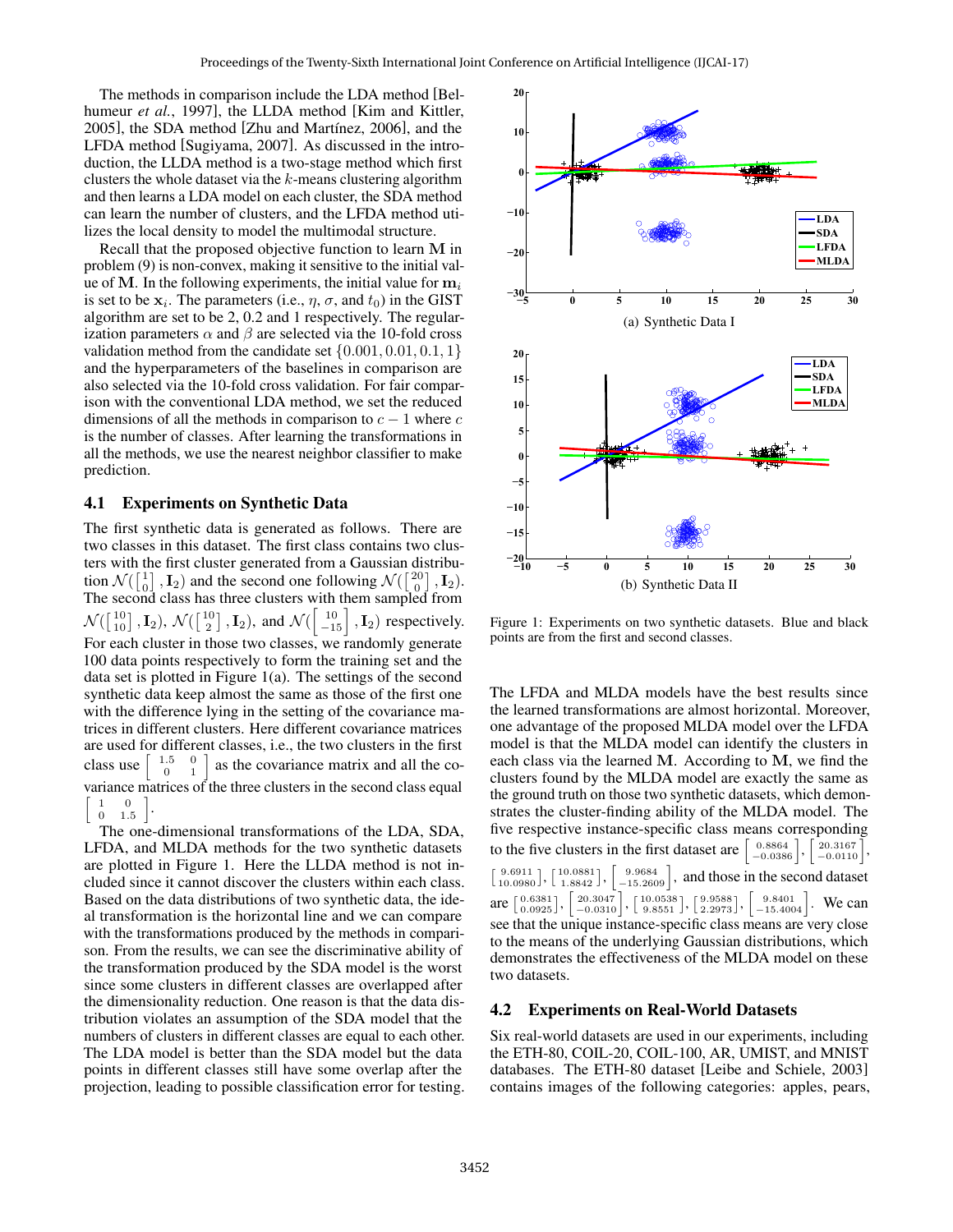

Figure 2: Test errors on real-world datasets when varying the size of the training set.

cars, cows, horses, dogs, tomatoes, and cups, and each category includes the images of 10 objects taken at 41 orientations, which give us a total of 410 images per category. The COIL-20 dataset contains 1,440 gray-scale images for 20 objects and each object has 72 images of size  $16 \times 16$  with the difference of two successive viewpoint as 5 degrees. The images in the COIL-100 dataset are taken in a similar way to the COIL-20 dataset and it contains 7,200 gray-scale images for 100 objects. The AR dataset [Martínez and Benavente, 1998] contains frontal face images of 100 persons (50 men and 50 women) with different expressions, illuminations, and occlusions and there are 26 images for each person taken in two sessions, each having 13 images. The UMIST dataset [Graham and Allinson, 1998] is a multi-view dataset consisting of 575 gray-scale images of 20 people (subject) with each covering a wide range of poses from profile to frontal views. The MNIST dataset [LeCun and Cortes, 1998] contains 70,000 handwritten digits ranging from 0 to 9 with each one having about 7,000 samples where each image is normalized to a gray-level image with the size as  $14 \times 14$ .

In the proposed MLDA method,  $\gamma_{ij}$  is set to be  $\exp\{-\frac{1}{\sigma_{y_i}^2} \|\mathbf{x}_i - \mathbf{x}_j\|_2^2\}$  when  $y_i = y_j$  and 0 otherwise, where  $\sigma_i$  denotes the average pairwise Euclidean distance in the *i*th class. In order to investigate the effect of varying the size of the training set, we randomly sample 30%, 50%, and 70% of the total data as the training set and the rest forms the test set. Each configuration repeats for 10 times and the average results as well as the standard deviations are plotted in Figure 2. From the results, we can see that sometimes the performance of the LLDA, SDA and LFDA models is better than that of the LDA, for example, on the COIL-20 and COIL-100 datasets, but in other cases, they perform only comparably to the LDA model. The proposed MLDA method has the best performance in all

settings. In the ETH-80 and AR datasets, the performance of the proposed MLDA method using 30% data for training is comparable to that of the SDA or LFDA method with the training percentage as 70%, which in some aspect shows the effectiveness of the MLDA method.

### 5 Conclusion

In this paper, we propose a multimodal extension of the L-DA model by generalizing the between-class and within-class scatter matrices based on the instance-specific class means assigned to each data point. The learning of the instance-specific class means is accomplished by maximizing a surrogate function regularized by the structural sparsity and the resultant objective function is solved by a proximal algorithm.

The objective function in problem (8) can be viewed as a loss function, which encourages the class separability, for M, but it is not the only one. We will try other criterions such as the stability criterion proposed in [Martínez and Zhu, 2005] and the implementation can be reused since we only need to modify the definition of the function  $f(\cdot)$  and the calculation of its gradient. Moreover, the proposed MLDA model is a linear model and we are interested in investigating its nonlinear extension.

### Acknowledgments

This work is supported by the NSFC (61473087, 61673201, 61673202), the Collaborative Innovation Center of Novel Software Technology and Industrialization, and the Natural Science Foundation of Jiangsu Province (BK20141340).

### References

[Bach *et al.*, 2012a] Francis R. Bach, Rodolphe Jenatton, Julien Mairal, and Guillaume Obozinski. Optimization